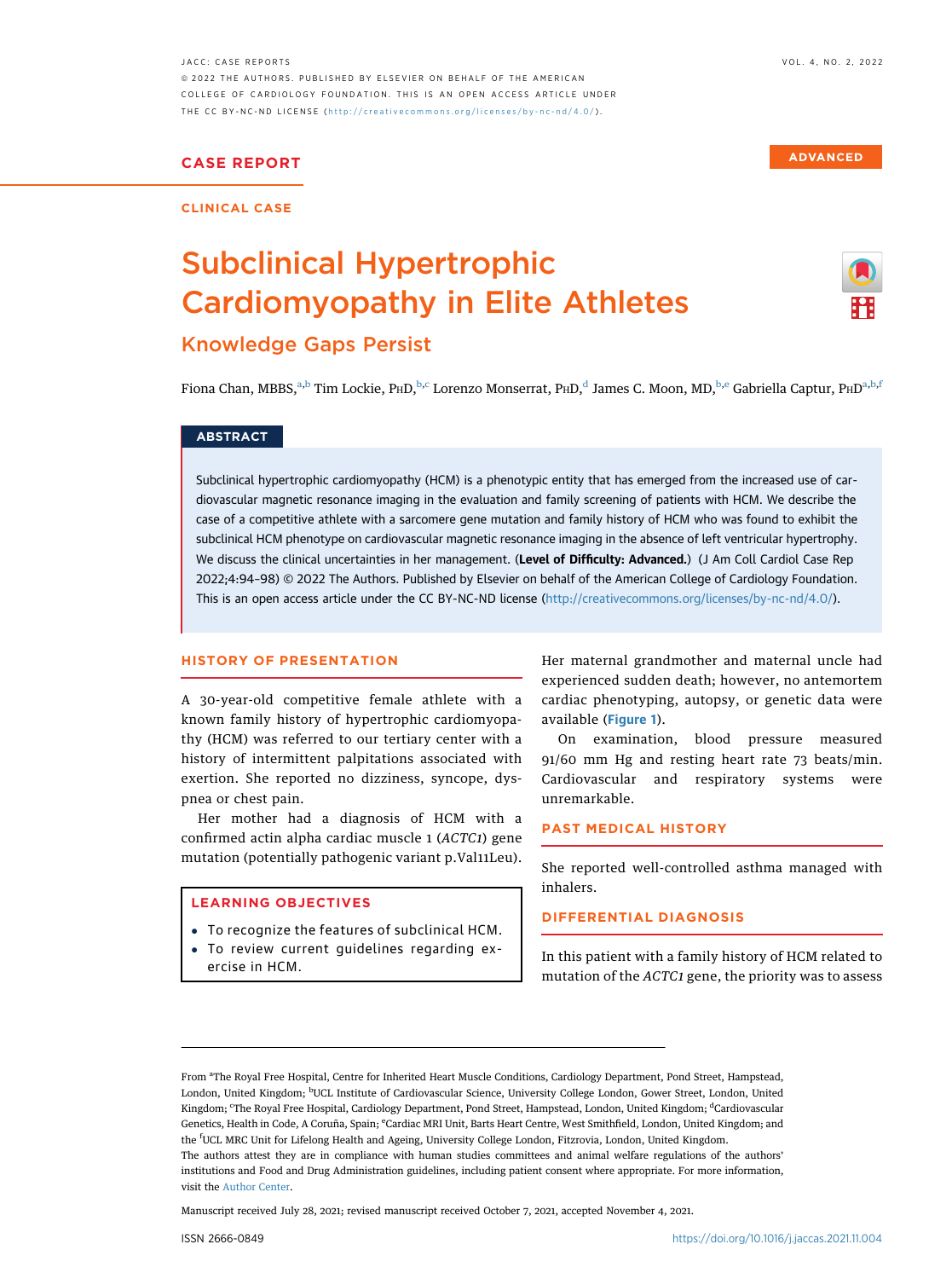for HCM and/or cardiac structural abnormalities, and for associated arrhythmias.

# INVESTIGATIONS

ELECTROCARDIOGRAM. A 12-lead electrocardiogram (ECG) showed normal sinus rhythm with normal PR interval, QRS duration and QTc ([Figure 2](#page-2-1)). There was no left ventricular hypertrophy (LVH), but there was T-wave inversion in  $V_1$  and III (which the International Criteria for ECG interpretation in Athletes disregards when considering pathological T-wave inversion) ([1\)](#page-4-0). There was QRS fragmentation in  $V_3$ , for which there is a paucity of data on clinical significance in both subclinical HCM and athlete's heart.

ECHOCARDIOGRAPHY. Transthoracic echocardiography showed normal left ventricular (LV) cavity size, wall thickness (maximally 9.1 mm at basal septum), systolic (LV ejection fraction 55% to 60%) and diastolic function ( $E/A = 2.07$ ;  $E/e' = 5.99$ ). There was no intracavitary gradient and normal right ventricle (RV), valves, and atria.

HOLTER MONITORING. There was  $\langle 1.5\%$  ventricular ectopy burden on Holter monitor with no nonsustained ventricular tachycardia.

GENOTYPING. Given the known maternal mutation, the patient underwent targeted Sanger sequencing of the ACTC1 gene fragment where the maternal variant was located (exon 2 and its flanking intronic regions): NP\_005150.1:p.Val11Leu/NC\_000015.9:g. 35086979C>G. Results confirmed that our patient was a heterozygous carrier of the same variant identified in her mother. This variant has not been reported in public genetic databases, suggesting low frequency in the population. However, other variants affecting nearby residues have been clearly associated with HCM. Specifically, the neighboring variant p.Leu10Met has been identified in the center's database as showing significant overrepresentation in HCM patients with cosegregation in multiple families. The disease course with ACTC1 gene mutations appears to have a good prognosis, with sudden death at a young age being exceptional.

Based on available data, the patient's identified variant was deemed to be potentially pathogenic. Targeted gene testing for other family members has been recommended to evaluate its segregation with the phenotype.

CARDIOVASCULAR MAGNETIC RESONANCE. Cardiac magnetic resonance (CMR) imaging at 1.5-T showed normal LV size and maximal diastolic wall thickness (9.5 mm) but increased septal systolic wall thickness at 12.5 mm (normal,  $11.2 \pm 2.1$  mm) ([2\)](#page-4-1). There was hyperdynamic function (mitral annular plane systolic excursion, 20 mm; LV ejection fraction, 72%). The LV contained 3 inferior myocardial crypts (1 crypt considered normal) ([Figure 3,](#page-3-0) [Video 1](https://doi.org/10.1016/j.jaccas.2021.11.004)) and prominent septomarginal trabeculum (2 mm). The anterior mitral valve leaflet was elongated at 24 mm (normal,  $19.7 \pm 3.1$  mm). The maximal apical fractal dimension was marginally increased at 1.25 (normal, 1.199  $\pm$  0.05) ([Figure 3](#page-3-0)) ([2\)](#page-4-1). Native T1 was normal (1,040 ms; normal, 950 to 1,060 ms). There was trace RV insertion point late gadolinium enhancement.

Given her carriage of this ACTC1 variant and the constellation of structural and functional abnormalities noted on CMR, subclinical HCM was diagnosed.

#### MANAGEMENT

# ABBREVIATIONS AND ACRONYMS

ACTC1 = actin alpha cardiac muscle 1

CMR = cardiac magnetic resonance

EF = ejection fraction

HCM = hypertrophic cardiomyopathy

LGE = late gadolinium enhancement

LV = left ventricle

LVH = left ventricular hypertrophy

RV = right ventricle

As she does not currently meet familial HCM criteria and the subclinical HCM phenotype is not recognized as a phenotype-positive entity in guidelines, no restriction on her athletic activities has been imposed.

#### **DISCUSSION**

"Subclinical HCM" is a recently recognized term that has emerged from increasing use of CMR in the assessment of cardiomyopathy. Features of subclinical HCM include multiple myocardial crypts, anterior mitral valve leaflet elongation, and abnormal trabeculae, which reflect the underlying sarcomere mutation ([3,](#page-4-2)[4](#page-4-3)). We suggest defining subclinical HCM as patients who have a sarcomere gene mutation without LVH as a separate entity from those who are genotype-positive, phenotype-negative; these patients have a phenotype — that of subclinical HCM.

Our patient is an athlete, which raises the possibility of overlap with exercise-induced cardiac remodeling (EICR). Generally speaking, subclinical HCM phenotype differs from EICR observed in athletes. Features of EICR include balanced biventricular dilatation, mild-to-moderate increases in LV wall thickness, and biatrial dilatation ([5\)](#page-4-4). None of these EICR features were observed in our patient.

Our patient has RV insertion point late gadolinium enhancement (LGE) on her CMR. Although this pattern of fibrosis has been observed in healthy endurance athletes and has been associated with low risk of adverse events in patients with confirmed HCM, the significance of LGE in subclinical HCM is unknown  $(6,7)$  $(6,7)$  $(6,7)$ ; therefore, no restrictions have been placed on our patient regarding exercise. This is in contrast to the wealth of evidence showing that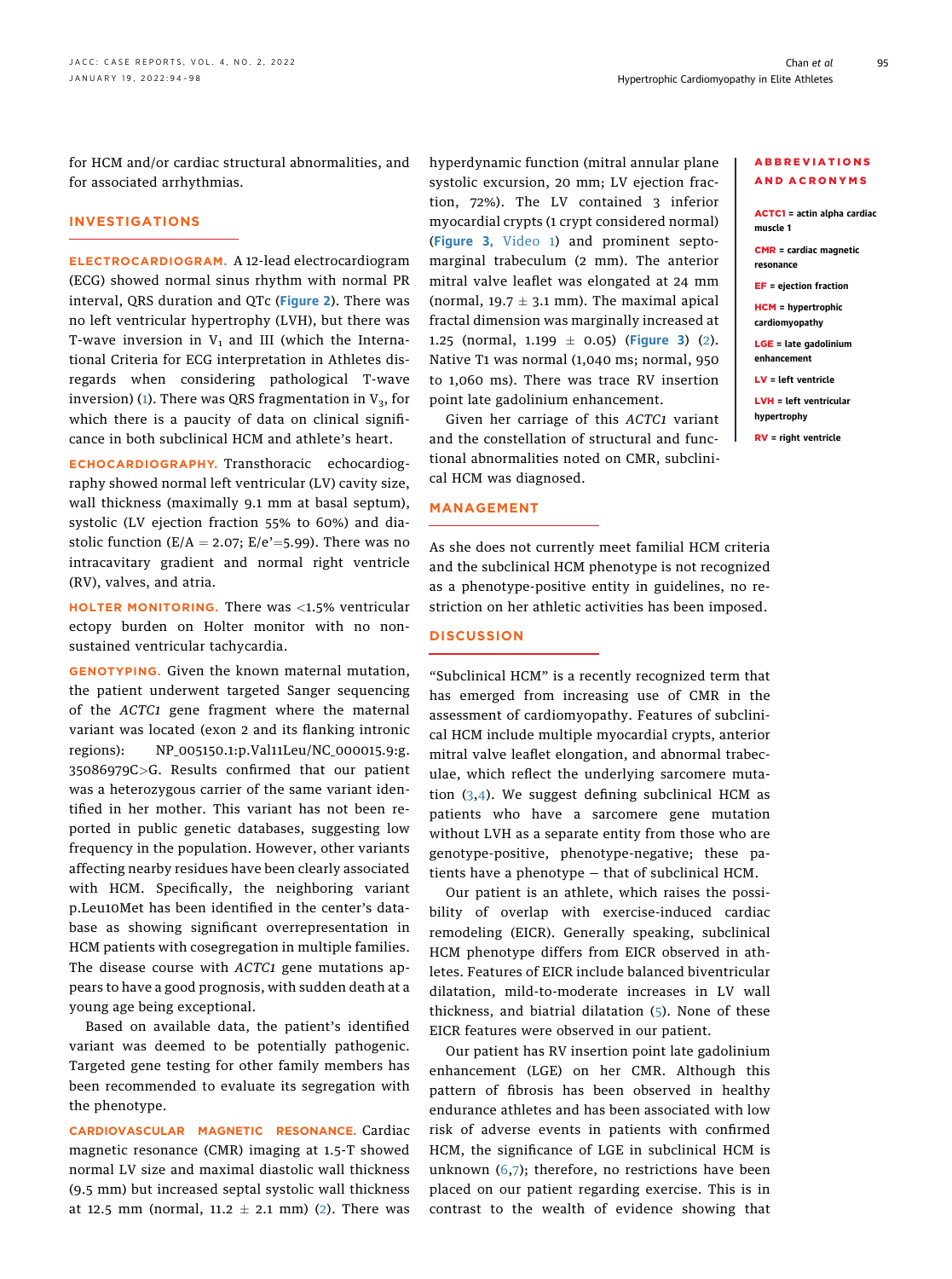<span id="page-2-0"></span>

diffuse, extensive LGE in overt HCM is considered a high-risk marker for sudden cardiac death events, and a prophylactic implantable cardioverter-defibrillator may be recommended ([8](#page-4-7)[,9](#page-4-8)).

Society of Cardiology guidelines have class II recommendations regarding the participation in competitive sports for patients who have HCM gene mutation without LVH: "participation in all competitive sports may be considered..." ([10](#page-4-9)); "...participation in competitive athletics is reasonable" unless there are

Can she continue to exercise at a competitive level? Both the American Heart Association and European

<span id="page-2-1"></span>

cardiomyopathy [\(14\)](#page-4-10). In the case of our patient who is an athlete, the electrocardiogram is considered normal.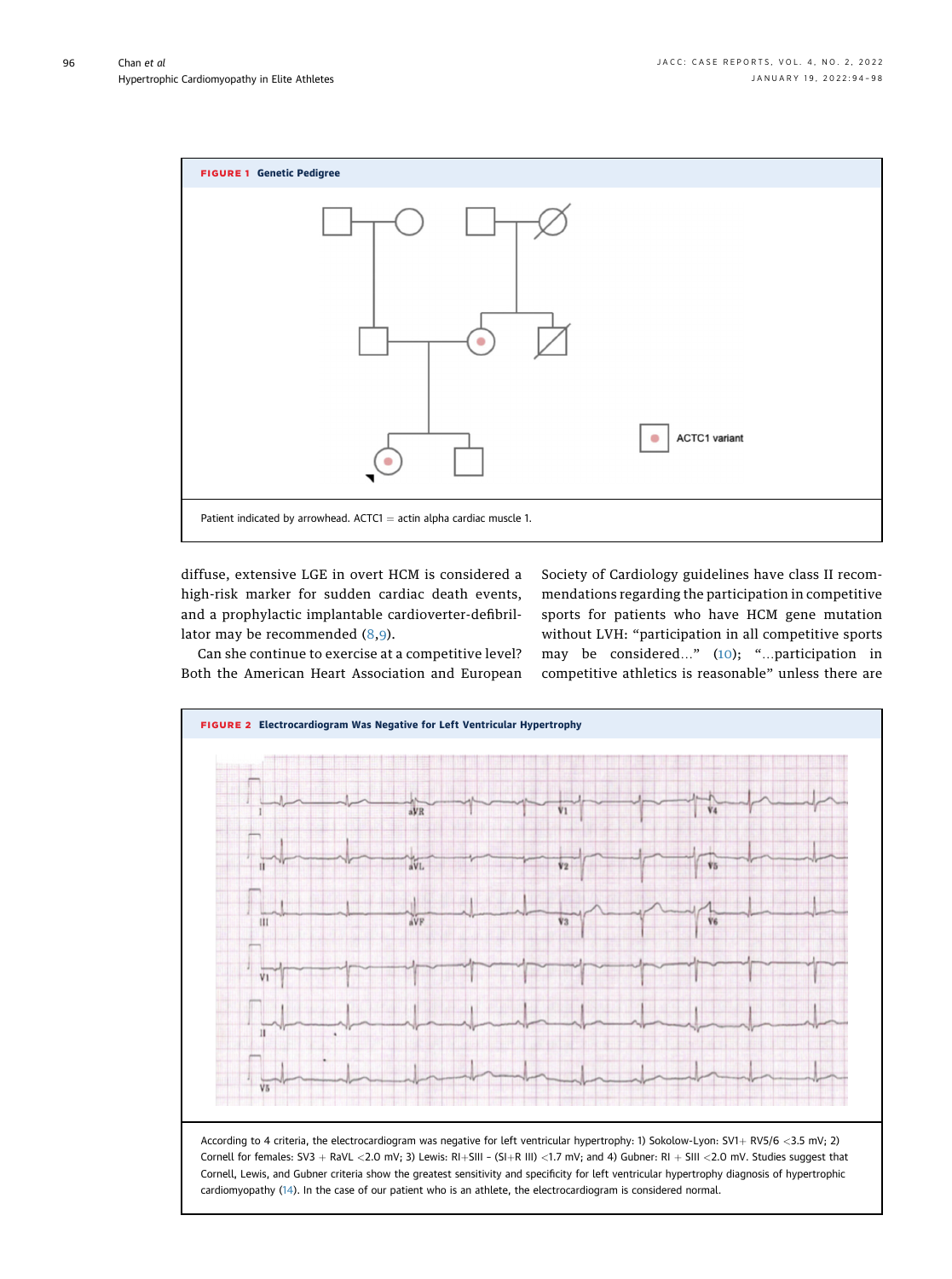<span id="page-3-0"></span>

"high risk features," as there is no evidence at present that genotype-positive patients without LVH are at risk of sudden cardiac death above that of the general population ([11\)](#page-4-11). The guidelines categorize patients

with subclinical HCM into the "phenotype negative" group, as only patients with confirmed LVH are considered to be "phenotype positive." This definition should be re-explored. It is possible that years before